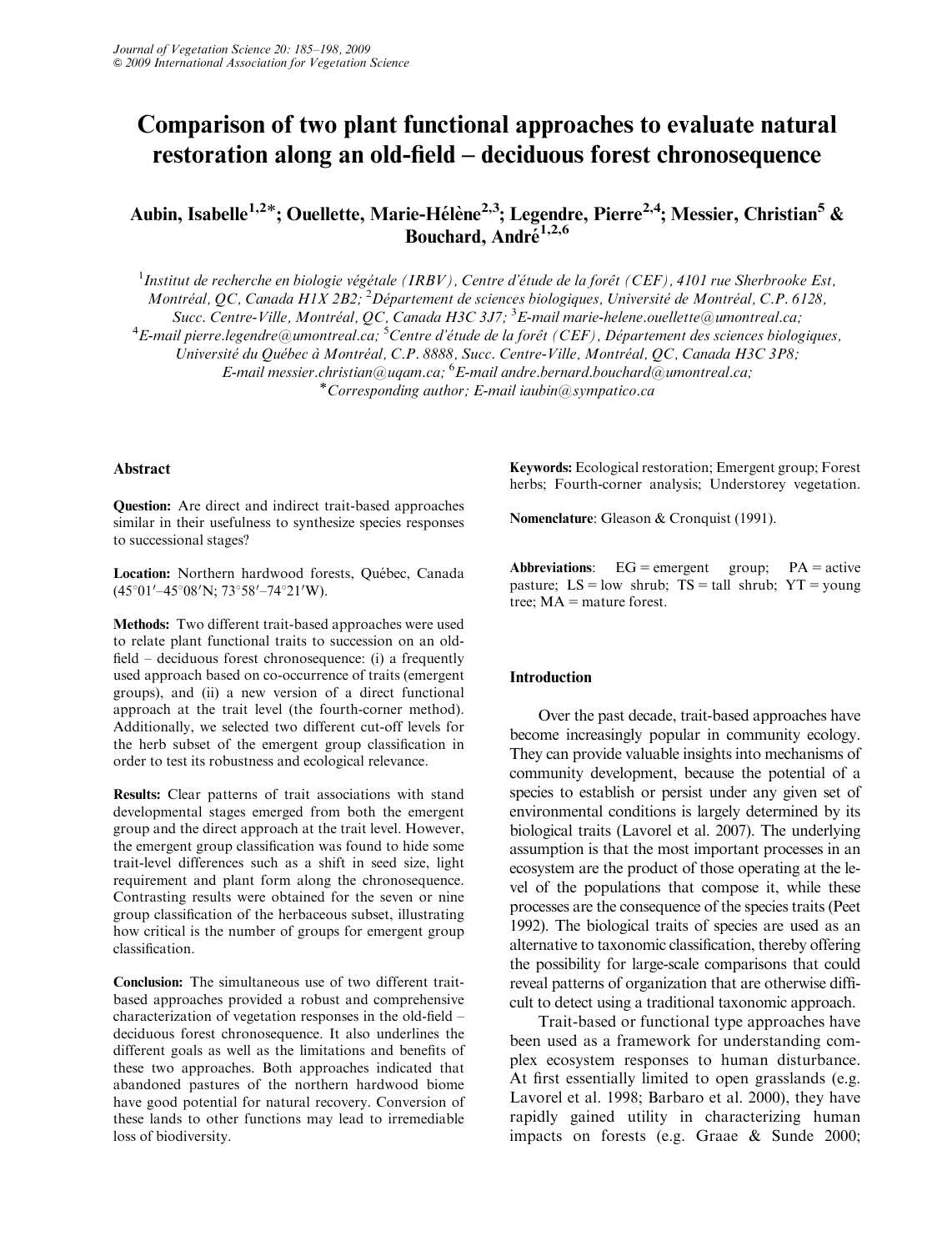Verheyen et al. 2003; Aubin et al. 2007) and on heavily human-transformed ecosystems such as hedgerows (Deckers et al. 2004; Roy & De Blois 2006) and plantations (Herault et al. 2005; Aubin et al. 2008).

Numerous trait-based approaches exist. They can be differentiated in terms of their level of straightforwardness, i.e. whether the analysis is performed at an individual trait level or for groups, based on the co-occurrence of traits (Lavorel et al. 1997). A major difference between these approaches lies in how they account for the relationship between plant traits and environmental variables (Lavorel et al. 1997). Most studies using a trait-based approach search for a community response to an environmental gradient, but few have directly related traits to the environment. The most frequently encountered trait-based approach is based on groups of species sharing similar traits (emergent groups sensu Lavorel et al. 1997) that are not directly related to an environmental gradient. Trait-based approaches are said to be ''direct'' when plant traits are related directly to environmental variables by simultaneously analysing three matrices (abundance or presence – absence of species, their traits and the environmental variables), or ''indirect'', when the species and traits matrices are linked in a first step and related in a second step to the environmental gradient (Dray & Legendre 2008).

Trait-based approaches were used in the present study to obtain a synthetic view of the diversified plant community that developed during old-field succession. Since abandoned farmlands are considered a transitional stage, the vegetation composition varies greatly both in terms of species traits and in time and space, from herb-dominated communities to communities dominated by shrubs and pioneer trees (Benjamin et al. 2005). The pressure to convert these lands into other uses begets the question of their ecological value and their potential to develop into a functional forest ecosystem.

Two different trait-based approaches were compared in this study. First, emergent group analysis (EG) identified groups of species that share similar traits (Lavorel et al. 1997). This has been widely used to study ecosystem responses to humaninduced changes (e.g. Verheyen et al. 2003). Second, a direct functional approach was attempted at the trait level, using a new version of the fourth-corner method (Legendre et al. 1997). When first developed, this latter method was based on presenceabsence species data. A new version (Dray & Legendre 2008) allows the use of species abundance data. The new computer program allows testing for the significance of the relationship between all species traits and all environmental variables in a single step. Our primary goal was to compare the performance of the two approaches for linking plant functional traits to ecological succession. Although these two trait-based approaches differ in how they account for the relationship between plant traits and environmental variables (Lavorel et al. 1997), they have never been used on the same data set. We evaluated their limits and benefits, as well as comparing the type and precision of the information they produce. This type of comparison is very important for improving our insights into the robustness and utility of various trait-based approaches. Using the characterization of trait responses via these two approaches, we evaluated the potential for natural restoration of abandoned agricultural land, asking the question: to what extent does the understorey flora recover on former pastures?

#### **Methods**

### Study area

The study was conducted in the Upper St. Lawrence Regional County Municipality (45°01'-45°08'N; 73°58'-74°21'W) of southern Quebec, Canada. The area is within the deciduous forest of the Great Lakes-St. Lawrence River forest region (Rowe 1972). The regional mean annual temperature is  $5^{\circ}$ C, precipitation ranges from 900 to 1000 mm, and the mean annual growing season typically lasts between 190 and 200 days (Robitaille & Saucier 1998).

European settlement in the 19th century brought intense forest exploitation to the region, first for wood and potash production, and subsequently for agriculture (Simard & Bouchard 1996; Domon & Bouchard 2007). As in many other agricultural regions of eastern North America, the traditional rural landscape changed during the 20th century towards intensified agriculture, resulting in the progressive abandonment of many agricultural fields (Bouchard & Domon 1997; Domon & Bouchard 2007). With time, vegetation that developed on these abandoned lands created a patchwork of various field and forest types (Meilleur et al. 1994; Pan et al. 1999).

Current and historical land uses are closely associated with geomorphological characteristics. Superficial deposits originated from the post-glacial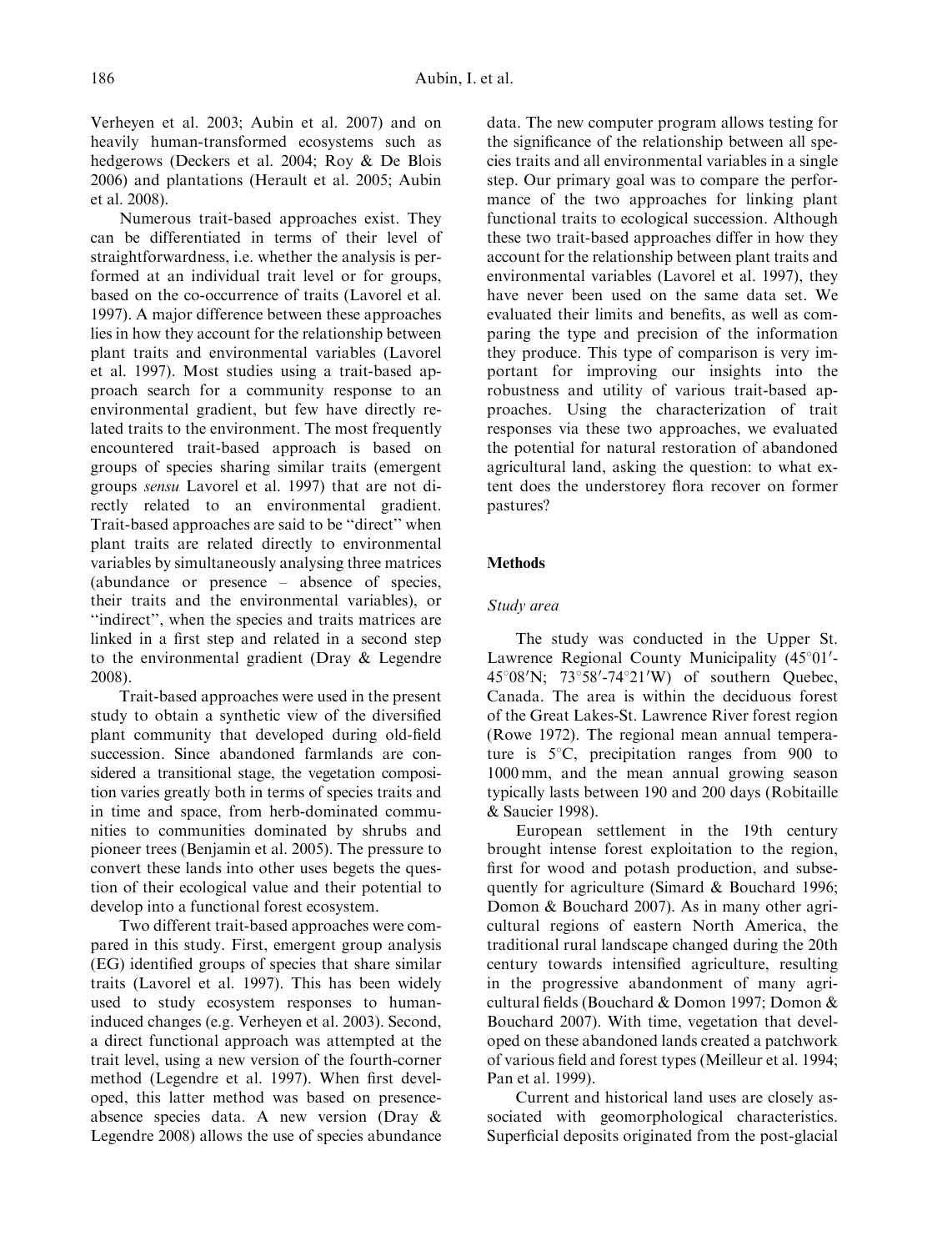Champlain Sea; they comprise two major types: (i) moraine-type deposits in islets and ridges with stony soils, principally covered by forests and abandoned old-fields; and (ii) nutrient-rich marine clays, principally in low lying areas that are covered by agricultural fields (Domon & Bouchard 2007). Mature mesic forests are generally dominated by Acer saccharum in association with Carya cordiformis, Ostrya virginiana, Tilia americana and Fagus grandifolia (Bouchard & Brisson 1996). Young forests that developed after abandonment are dominated by Betula populifolia, Populus tremuloides, Fraxinus spp., Acer rubrum and Ulmus americana (Brisson et al. 1988; Meilleur et al. 1994).

## Study plots

Protracted agricultural abandonment resulted in stands at different successional stages that cooccur throughout the study area, ranging from active pasture to secondary forest, which provide a chronosequence that allows the study of natural revegetation. Five successional stages of the tree stratum were chosen, based on the following structural and biological criteria: (PA) active pasture stands where cattle are still present; (LS) stands dominated by low shrubs  $\ll$ 1.5 m), where pasture activity has been abandoned (10-25 years old); (TS) stands dominated by tall shrubs, where a relatively closed shrub and tree sapling canopy  $\langle 8-m \rangle$  high has developed (23-39 years old); (YT) young tree-dominated stands with a fully developed canopy  $\geq 10$ -m high (28-60 years old); (MA) mature second growth forest with a canopy  $>25$ -m high, composed of species characteristic of mature mesic forests  $(>100$ years old).

Six stands, representing each of the five stand stages, were selected for a total of 30 stands. Shrub stands were chosen based on the work of Benjamin et al. (2005), while selection of mature forests was based on the work of Carignan (2005). Young tree stands were identified based on the work of Delage et al. (2005). Six active pastures were chosen in the vicinity of these stands. All stands contained old barbed wire, indicating past agricultural use. We did not detect any evidence of ploughing as no stone piles were found; rocks and pit-mounds were visible in the ground. We thus considered that these stands had never been ploughed with modern heavy machinery. Year of land abandonment and recent land-use history was later validated through aerial photograph interpretation (1964-1966, 1975-1983) and by meeting private landowners (see Table 1, where the main characteristics of the study stands are described).

We set up a 25-m radius plot at the approximate centre of each stand. All plots were located at least 25 m away from roads, and between 25 and 300 m from adjacent mature forest. All stands were on flat ground at similar elevations and on morainal deposits. They all had stony soil and good drainage (Benjamin et al. 2005).

## Field sampling

We determined floristic composition using linear vegetation surveys. In each plot, 13 circular points (15-cm radius) were systematically sampled along four 25-m transects for a total of 52 points per plot. Herbaceous and woody species within a sampling point were assigned an occurrence value of 1, with a possible total score of 52 when a species was present at all points. Species present in the plot but not in any of the sampling points were assigned an occurrence value of 0.5. The frequency of occurrence (%) for a species was determined as the

| Stand                    | Class                      | Understorey stratum |                 | Understorey environmental conditions          |                        |                 |                 |                |                 |  |
|--------------------------|----------------------------|---------------------|-----------------|-----------------------------------------------|------------------------|-----------------|-----------------|----------------|-----------------|--|
| $\overline{\text{Code}}$ | age (years)                | Mean und.           | Richness        | $%$ PPFD <sup>‡</sup> at<br>200 cm/soil level | Substrate type $(\% )$ |                 |                 |                |                 |  |
|                          |                            | height (cm)         |                 |                                               | Grass                  | Leaves          | Mineral soil    | Rock           | <b>DWD</b>      |  |
| Active pasture           |                            |                     |                 |                                               |                        |                 |                 |                |                 |  |
| <b>PA</b>                | $\Omega$                   | 36                  | $34^d$          | $100.0^a/100.0^a$                             | $70^{\rm a}$           | $0^{\circ}$     | $26^{\rm b}$    | 4              | $0^d$           |  |
|                          | Low shrub-dominated stand  |                     |                 |                                               |                        |                 |                 |                |                 |  |
| LS                       | $10-25$                    | 117                 | $64^{\rm b}$    | $93.2^b/31.7^b$                               | 71 <sup>a</sup>        | $8^{\rm c}$     | 16 <sup>c</sup> | $\overline{c}$ | 3 <sup>c</sup>  |  |
|                          | Tall shrub-dominated stand |                     |                 |                                               |                        |                 |                 |                |                 |  |
| TS.                      | 23-39                      | 356                 | 73 <sup>a</sup> | $29.2^{\circ}/4.7^{\circ}$                    | 35 <sup>b</sup>        | $14^{\circ}$    | 37 <sup>a</sup> | 4              | 10 <sup>b</sup> |  |
|                          | Young tree-dominated stand |                     |                 |                                               |                        |                 |                 |                |                 |  |
| YT                       | 28-60                      | 368                 | 68 <sup>b</sup> | $5.6^d/2.2^{cd}$                              | $2^{\rm c}$            | 47 <sup>b</sup> | $21^{bc}$       | 5              | $25^{\rm a}$    |  |
| Mature forest            |                            |                     |                 |                                               |                        |                 |                 |                |                 |  |
| МA                       | $\sim\!\!100$              | 314                 | $45^{\circ}$    | $2.1^{\circ}/1.2^{\circ}$                     | $0^{\circ}$            | 83 <sup>a</sup> | 5 <sup>d</sup>  | 3              | 9 <sup>b</sup>  |  |

**Table 1.** Characteristics of the study plots. A different letter indicates a significant difference at  $P < 0.05$  (one-way ANOVA) followed by Tukey tests). und.:understorey; <sup>‡0</sup>% PPFD: percentage of above-canopy photosynthetic photon flux density.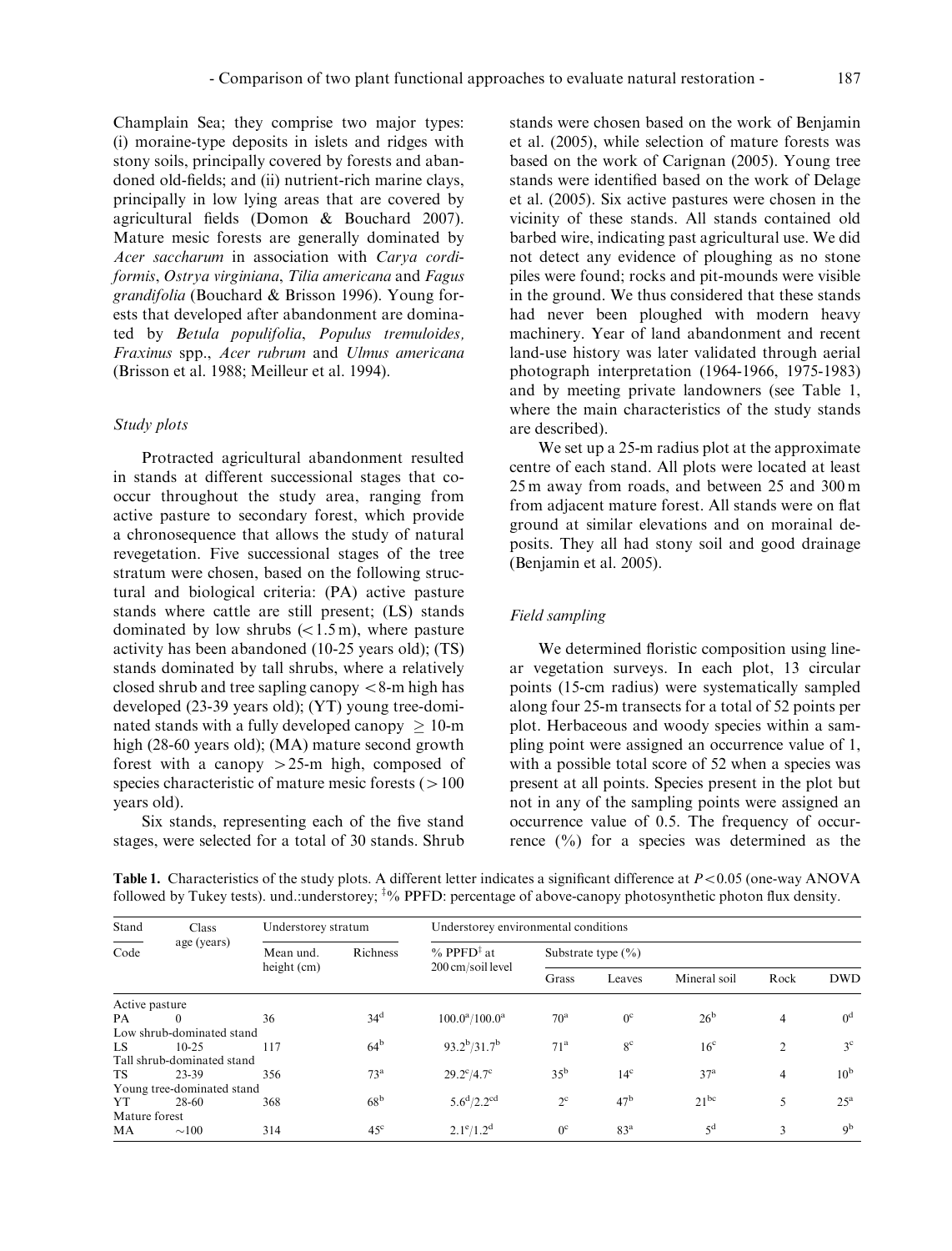proportion of points in the plot where the species was present. All woody species with a DBH  $\lt$ 5 cm and a height  $\lt 5$  m were included. The plots were sampled three times from May to September 2003 to obtain data for all species present during the growing season. For logistical reasons, species within the families Poaceae and Cyperaceae, and in the genus Crataegus were not identified to species.

To characterize the understorey environment, we quantified light availability and soil cover substrate for the 52 sampling points in each plot. The percentage of above-canopy photosynthetic photon flux density (% PPFD) was measured both at ground level and 2 m aboveground (but the understorey is  $>$  3 m in some stages see Table 1), using a line quantum sensor (LI-COR, Lincoln, NE, USA). Light measurements were taken under a completely overcast sky following the methods of Messier & Puttonen (1995), and Gendron et al. (1998). We used the following categories of soil cover substrate types: grasses, herbs, deciduous shrub or tree leaf litter, conifer needles, mineral soil, rock and downed woody debris. The frequency of occurrence (%) of each substrate type was determined as the proportion of points in a plot where that substrate type was present.

#### Species ecological traits

Information on the species ecological traits was obtained from the TOPIQ data base (Traits Of Plants In Quebec, see Aubin et al. 2007). Eleven categorical traits and two quantitative traits were used (Table 2).

#### Data analyses

Two different trait-based approaches were used in the study: a two-step approach, referred to as emergent group analysis; and a direct functional approach, referred to as fourth-corner analysis.

## Indirect functional approach – Emergent group analysis

The first step was to delineate emergent groups (EG) from the biological trait matrix using classification methods. EG were identified separately for the woody and herbaceous species following the hierarchical approach suggested by McIntyre et al. (1999), which was used by Deckers et al. (2004). Classes of traits not present in any of the woody species (indicated with an asterisk in Table 2) were omitted from their classification. Raunkiaer's phanerophyte forms and foliage structure were omitted for the herbaceous species classification. Gower's

Table 2. Plant biological traits compiled from the literature. -Omitted in analysis of the woody species subset of EG groups. TFor the seed dispersal vector, a species can have more than one class;

| Trait                                              | Code           | Description                                                                                                                                                                                                                                                                                                                                                                                |
|----------------------------------------------------|----------------|--------------------------------------------------------------------------------------------------------------------------------------------------------------------------------------------------------------------------------------------------------------------------------------------------------------------------------------------------------------------------------------------|
| Raunkiaer life form                                | RA             | mg: mega- or meso-phanerophyte<br>$($ $\geq 8$ m in height);<br>mc: micro- or nano-phanerophyte<br>$(25 \text{ cm-}8 \text{ m});$<br>ch: chamaephyte (herb or shrub,<br>bud between 1 mm and 25 cm<br>aboveground)*;<br>h: hemicryptophyte (herb with bud<br>at the ground surface) <sup>*</sup> ;<br>g: geophyte (herb with underground<br>bud) <sup>*</sup> ;<br>t: therophyte (annual)* |
| Life cycle*                                        | PER            | 1: annual; 2: biennial; 3: perennial                                                                                                                                                                                                                                                                                                                                                       |
| Principal means of<br>reproduction                 | REP            | 1: seeds only;<br>2: vegetative propagation possible<br>but mostly by seeds;<br>3: mostly by vegetative propagation                                                                                                                                                                                                                                                                        |
| Foliage persistence                                | PFO            | 0: no; 1: yes                                                                                                                                                                                                                                                                                                                                                                              |
| Foliage structure                                  | SFO            | For phanerophytes: m: one stem;<br>mu: multi-stemmed; vi: vine<br>For other life forms <sup>*</sup> : No stem: r:<br>rosette or semi-rosette; g:<br>graminoid; e: erect leaves<br>With stem: el: erect leafy stem; de:<br>decumbent stem; um: umbel-shaped<br>stem; vi: vine<br>Non-leafy stem: nl: saprophyte                                                                             |
| Physical defences                                  | DEF            | 0: no; 1: yes                                                                                                                                                                                                                                                                                                                                                                              |
| (e.g. thorns)<br>Flowering phenology               | FPH            | sp: spring; su: summer; sf: summer-<br>autumn                                                                                                                                                                                                                                                                                                                                              |
| Colour of chasmogous<br>flower                     | CFL            | w: white; g: unattractive (green or<br>brown); b: bright (red, yellow or<br>blue); na: not applicable                                                                                                                                                                                                                                                                                      |
| Seed dispersal vector <sup><math>\tau</math></sup> | DI             | w: wind (anemochorous); ez:<br>mammal (zoochorous); mammal,<br>carried externally<br>(epizoochorous)*; an: insect, mostly<br>ant (myrmecochorous)*; bi: bird<br>ingestion (avichorous); hd: human<br>dispersal: (anthropochorous)*; ex:<br>ballast or explosive discharge<br>(ballistichorous)*                                                                                            |
| Seed size<br>Height<br>Light requirement           | SE<br>HT<br>LI | quantitative variable: 0.05-40 mm<br>quantitative variable: 10-3500 cm<br>s: shade tolerant; m: mid-tolerant;<br>i: intolerant                                                                                                                                                                                                                                                             |
| <b>Status in Quebec</b>                            | ST             | $0:$ native; 1: exotic                                                                                                                                                                                                                                                                                                                                                                     |

similarity coefficient (Gower 1971; we used the form of the coefficient that excludes double zeros from the comparison) was calculated for the woody and herbaceous subsets. This coefficient can handle both missing values and mixed data types (Legendre & Legendre 1998, Chapter 7). Ward's hierarchical classification method was used to cluster species,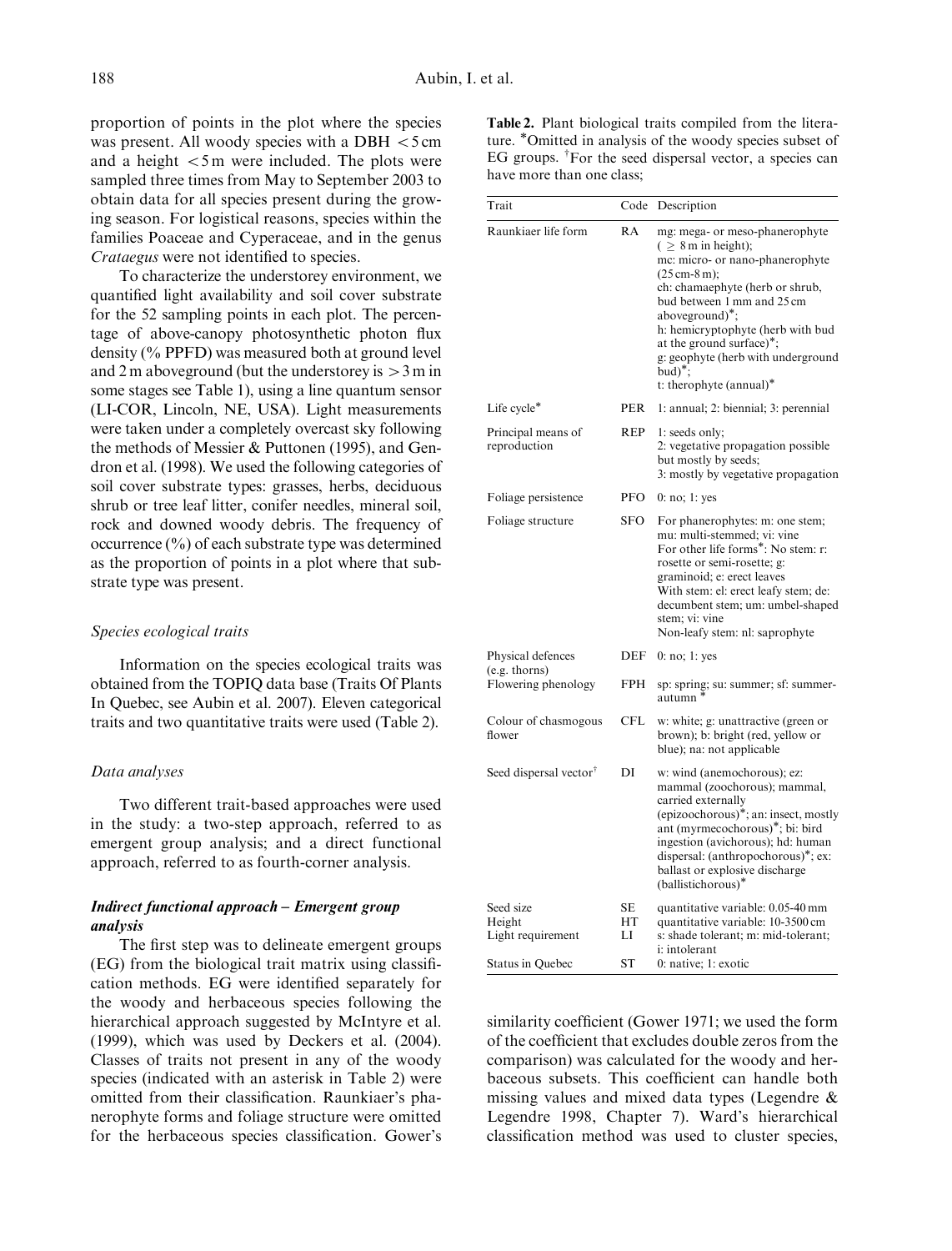based on these similarity matrices. The cut-off limit for defining clusters was determined subjectively after visual screening of the dendrogram using our botanical knowledge. To assess the impact of the number of groups on the results, two cut-off levels were chosen for the herbaceous species subset.

The second step required assessing EG differences among stand stages. We examined the relative occurrence of EG in different successional stages using a matrix of the species group occurrences, which was calculated as the product of the transposed species data matrix (253 species $\times$ 30 plots, with percentage occurrence data of each species) by the binary matrix of emergent groups (253 species $\times$ 13 or 15 EG, depending on the cut-off level). This new matrix (30 plots $\times$ 13 or 15 EG) was then standardized by dividing the occurrences of each group by the total occurrence for all groups in each plot. Differences in the relative occurrences of the species groups among stand stages were analysed using one-way ANOVA, followed by Tukey tests when significant effects of stand stages were detected. A correction for multiple tests was done; only the relationships that remained significant after Holm's (1979) correction were considered ( $P \leq 0.05$ ).

## Direct functional approach at the trait level – Fourth-corner analysis

We used a new version of the fourth-corner analysis and program (Legendre et al. 1997) to assess how individual species traits were related to stand stages. In this new version (Dray  $&$  Legendre 2008), quantitative data can be used in the species data matrix, instead of presence-absence as intended in the original paper and program (Legendre et al. 1997). Fourth-corner analysis directly relates an R matrix of environmental variables to a Q matrix of species traits, by way of an L matrix of species occurrences measured in the field; the matrices  $\bf{R}$ ,  $\bf{Q}$  and  $\bf{L}$  (Dray & Legendre 2008) were originally designated B, C and A by Legendre et al. (1997). The analysis allows statistical tests of the significance of the links between all combinations of species traits and environmental variables to be carried out. The results of this analysis constituted the fourthcorner, in which the global statistic is denoted  $S_{\rm RLO}$  by Dray & Legendre (2008). A statistic is computed for each pair of environmental variables and species traits. Its definition depends on the mathematical type of both traits: (1) a squared correlation coefficient  $(r^2)$ , if both traits are quantitative; (2) a Pearson  $\chi^2$  statistic divided by the sum of the abundances in Table L, if both traits are qualitative (based on a contingency table, each entry corresponding to the states of the two traits); and (3) a correlation ratio  $(\eta^2)$  if one variable is

qualitative and the other is quantitative, defined as the among-group sum-of-squares (groups denoted by the states of the qualitative variable) divided by the total sum-of-squares. A global statistic can also be calculated that links the complete matrix  **and**  $**Q**$ **; this** statistic is the sum of all  $r^2$ , Pearson  $\chi^2$  and  $\eta^2$  values in the fourth-corner matrix (denoted  $S_{RLO}$ ). The significance of all fourth-corner statistics can be tested using the permutation models presented in Dray & Legendre (2008).

In our study, the environmental matrix  $(R)$  contained the five successional stand stages coded 0 or 1. The species trait matrix contained the variables described in Table 2. The pairwise statistics reported in the Supporting Information, Table S2, comparing successional stages to species traits, are Pearson correlation coefficients for quantitative traits.

Five models of permutation (i.e. ways of permuting L at random), following five different ecological hypotheses, are presented in Dray & Legendre (2008). Here, we used their model 1, where the cell values were permuted within the columns of L. This model tests the null hypothesis, that the species are randomly distributed with respect to characteristics of the sites. The alternative hypothesis states that individuals of a species are distributed according to their environmental preferences. This corresponds to our data, as there are strong environmental gradients along succession (e.g. light) that regulate the species assemblages.

The probabilities resulting from the tests of significance of all statistics in the fourth-corner matrix were adjusted for multiple testing using Holm's procedure (1979). Before analysis, a Hellinger transformation (for details, see Legendre & Gallagher 2001) was applied to the species occurrence data table to adjust for the effect of decreasing occurrences along successional stages.

The analyses were carried out using the R 3.0 package (Casgrain & Legendre 2005) and the XLStat program (Addinsoft 2006). The 'fourthcorner2' R function of the 'fourthcorner' package, available from http://www.biomserv.univ-lyon1.fr/ $\sim$ dray/software. php, was used for fourth-corner analyses.

## Results

#### Species richness

Of the 253 species recorded in the studied oldfields, 190 were herbaceous and 63 were woody. Species richness was highest in mid-successional stages, the tall shrub-dominated stands possessing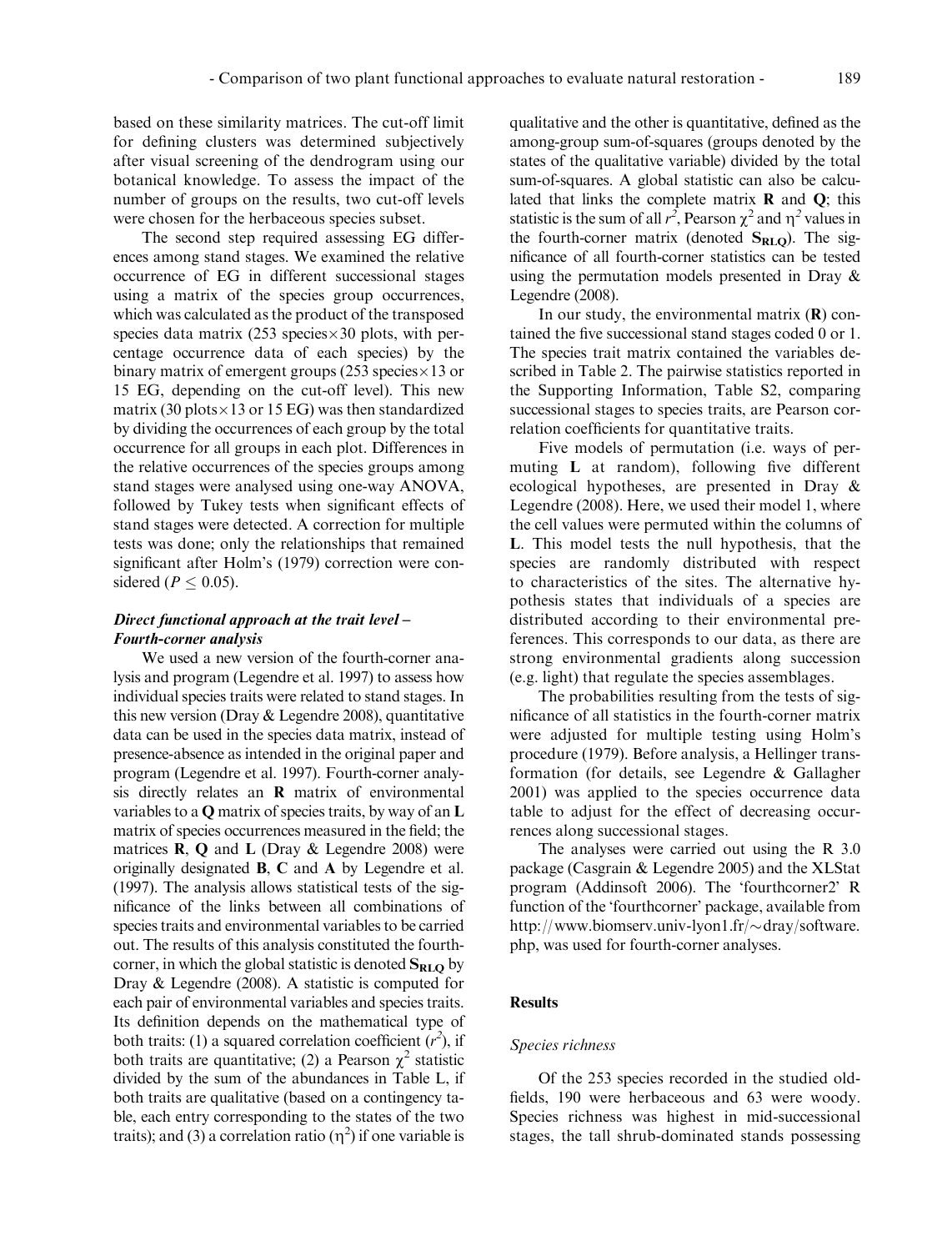the highest richness (73, Table 1). Thirty-three forest herb species that were described as typical of maple forests by Dansereau (1943) were found in our mature stands (see Supporting Information Appendix, Table S1). Of these 33 forest herbs, ten species were unique to mature forests. Circea lutetiana, Sanguinaria canadensis, Smilacina racemosa and Trillium grandiflorum were found in all stand stages, except active pastures. Erythronium americanum was found in all stand stages, including one active pasture (Supporting Information, Table S1).

#### Emergent group identification

Cluster analysis revealed four groups for the woody species and seven for the herbaceous species, both at a cut-off level  $S = 0.82$ . Woody species groups (Table 3a) were characterized by the following traits: (group W1;  $n = 11$ ) tall phanerophytes, reproducing by large seeds that are mainly dispersed by mammals (zoochorous); (W2;  $n = 22$ ) wind-dispersed (anemochorous) phanerophytes; (W3;  $n = 22$ ) short, mid- or shade-tolerant multi-stemmed phanerophytes, producing seeds that are mainly dispersed by birds (avichorous), a fairly large proportion of these species possess physical defences (e.g. thorns); (W4;  $n = 8$ ) summer flowering birddispersed phanerophytes, mainly vines.

For herbaceous species (Table 3b), the following traits characterized the groups: (group H1;  $n = 41$ ) exotic shade-intolerant summer flowering species, with erect leafy stems or a rosette form, dispersed by wind or mammals (this group contains all the biennials;  $(H2; n = 16)$  annuals that possess traits similar to H1, but composed of both native and exotic species; (H3;  $n = 27$ ) other summer flowering native perennials, with erect leaf stems or a decumbent form that are dispersed mainly by mammals, with many species possessing physical defences; (H4;  $n = 28$ ) tall summer or late flowering native perennials dispersed by wind; (H5;  $n = 16$ ) ferns and allies that have distinct biological traits, along with other shade-tolerant species with very small seeds; (H6;  $n = 29$ ) shade-tolerant, spring flowering native perennials dispersed by mammals; and (H7;  $n = 33$ ) short, spring flowering native perennials mainly dispersed by gravity (barochorous) or ants (myrmecochorous).

To test the robustness of this classification, we selected a second cut-off level for the herbs at a similarity level of 0.72. This limit resulted in nine groups (Table 3b). After a visual screening of the dendrogram based on our botanical knowledge, this classification was considered to provide another ecologically interesting choice. The group of exotic species (H1) was thus split into: (H1a;  $n = 21$ ) short exotics mainly dispersed by mammals, and (H1b;  $n = 20$ ) tall exotics dispersed by wind. Spring flowering, short perennials (H7) were split into: (H7a;  $n = 18$ ) wind- or gravity-dispersed species, comprising light-demanding hemicryptophytes, many of which are exotics or have persistent foliage; and (H7b;  $n = 15$ ) ant-dispersed species, comprising native, short shade-tolerant or spring ephemeral geophytes with a variety of shapes.

| Traits     | Tall mammal-dispersed<br>phanerophyte<br>W1 | Wind-dispersed<br>phanerophyte<br>W2 | Short bird-dispersed multi-<br>stemmed phanerophyte<br>W <sub>3</sub> | Summer flowering bird-<br>dispersed phanerophyte<br>W4 |
|------------|---------------------------------------------|--------------------------------------|-----------------------------------------------------------------------|--------------------------------------------------------|
| RA         | mg                                          | $mg$ , (mc)                          | mc                                                                    | mc, mg                                                 |
| <b>REP</b> |                                             | 2(3)                                 | 3, 2                                                                  |                                                        |
| <b>PFO</b> | $\left(1\right)$                            | 0                                    |                                                                       |                                                        |
| <b>FPH</b> | sp                                          | sp                                   | sp                                                                    | su                                                     |
| <b>SFO</b> | m                                           | m, (mu)                              | mu                                                                    | (vi)                                                   |
| <b>CFL</b> |                                             |                                      |                                                                       | w, g                                                   |
| DEF        |                                             | 0                                    | $\left(1\right)$                                                      |                                                        |
| DI         | ez, (bi, w)                                 | W                                    | bi, (ez)                                                              | bi                                                     |
| LI         |                                             |                                      | m, s                                                                  | (m)                                                    |
| <b>ST</b>  |                                             | 0                                    | $\Omega$                                                              |                                                        |
| HT         | 2336                                        | 1948                                 | 471                                                                   | 1025                                                   |
| <b>SE</b>  | 13.9                                        | 5.3                                  | 4.4                                                                   | 4.7                                                    |
| Sp         | Carya cordiformis                           | Acer saccharum                       | Cornus sericea                                                        | Celastrus scandens                                     |
|            | Pinus strobus                               | Ostrya virginiana                    | Corylus cornuta                                                       | Rhus typhina                                           |
|            | Thuja occidentalis                          | Ulmus americana                      | Dirca palustris                                                       | Vitis riparia                                          |
| n          | 11                                          | 22                                   | 22                                                                    | 8                                                      |

Table 3a. Classification by species group of woody species having similar biological traits computed from a cluster analysis using the biological traits data matrix ( $n = 63$ ). Cut-off limit at  $S = 0.82$ . See Table 2 for code definitions. Codes in parentheses indicate that this class is present but at lower proportion. Sp: characteristic species.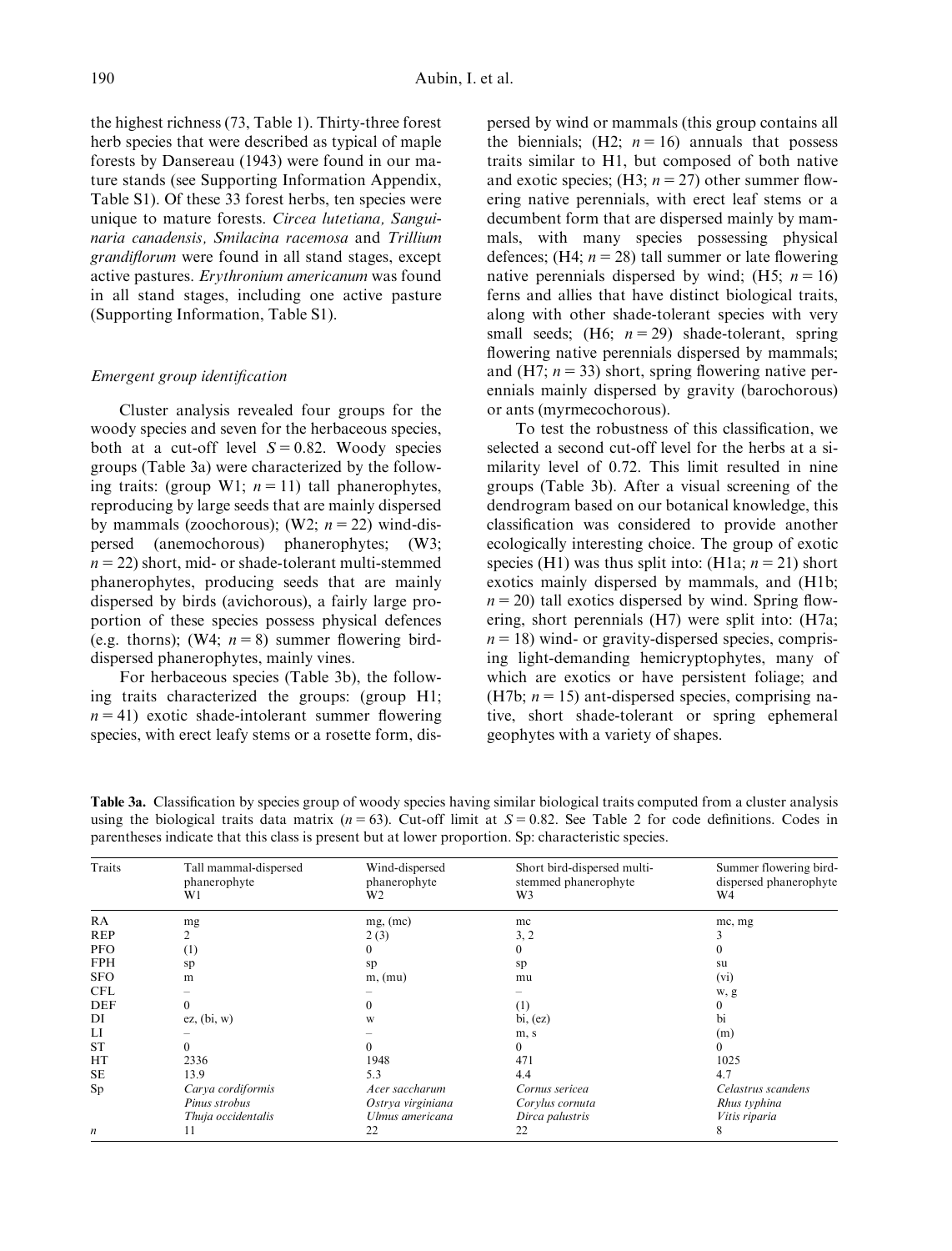Table 3b. Classification by species group of herb species having similar biological traits computed from a cluster analysis using the biological traits data matrix (n 5 190). Cut-off limits at  $\mathcal{S}$  0.82 and  $\mathcal{S}$  $= 0.72$ . SeeTable 2 for code definitions. Codes in parentheses indicate that this class is present but at lower proportions. Sp: characteristics

| species.      |              |                                                                                                                                  |                                          |                                                                       |                          |                                                                                                   |                                                                        |                                         |                                                                                 |                                                                  |                                            |
|---------------|--------------|----------------------------------------------------------------------------------------------------------------------------------|------------------------------------------|-----------------------------------------------------------------------|--------------------------|---------------------------------------------------------------------------------------------------|------------------------------------------------------------------------|-----------------------------------------|---------------------------------------------------------------------------------|------------------------------------------------------------------|--------------------------------------------|
| <b>Traits</b> | Exotic<br>H1 | At $S = 0.72$                                                                                                                    |                                          | Annual<br>H2                                                          | Summer<br>flowering      | Late-flowering                                                                                    |                                                                        | Spring<br>flowering                     | Spring                                                                          | At $S = 0.72$                                                    |                                            |
|               |              | Short exotic<br>dispersed by<br>mammals<br>H1a                                                                                   | Wind-<br>dispersed tall<br>exotic<br>H1b |                                                                       | perennial<br>H3          | wind-dispersed<br>perennial<br>H4                                                                 | Ferns and<br>allies<br>H.5                                             | mammal-<br>dispersed<br>perennial<br>H6 | flowering<br>gravity-<br>or ant-<br>dispersed<br>peremial<br>H7                 | gravity-<br>dispersed<br>hemicrypto-<br>Wind- or<br>phyte<br>H7a | dispersed<br>geophyte $_{\rm H7b}$<br>Ant- |
|               |              |                                                                                                                                  |                                          |                                                                       |                          |                                                                                                   |                                                                        |                                         |                                                                                 |                                                                  | g (h)                                      |
|               | 3(2)         |                                                                                                                                  |                                          |                                                                       |                          |                                                                                                   | ണ<br>പുധ                                                               |                                         | g<br>Linno                                                                      |                                                                  |                                            |
|               |              |                                                                                                                                  |                                          |                                                                       |                          |                                                                                                   |                                                                        |                                         |                                                                                 |                                                                  |                                            |
| ARESESSENTERA |              | $\frac{1}{2}$                                                                                                                    |                                          |                                                                       |                          |                                                                                                   |                                                                        |                                         |                                                                                 |                                                                  |                                            |
|               |              |                                                                                                                                  |                                          |                                                                       |                          |                                                                                                   | $\rm{su}$                                                              |                                         | $\rm{qs}$                                                                       |                                                                  |                                            |
|               |              |                                                                                                                                  |                                          | el, $\begin{pmatrix} r \\ v, b \end{pmatrix}$                         | el, de                   | $\begin{array}{c} \text{su}, \text{sf} \\ \text{el}, \text{ft} \\ \text{w}, \text{b} \end{array}$ |                                                                        |                                         |                                                                                 | $r$ (el, de)                                                     |                                            |
|               |              |                                                                                                                                  |                                          |                                                                       | w, b                     |                                                                                                   |                                                                        |                                         |                                                                                 | b(w)                                                             | $\begin{pmatrix} 0 \\ 0 \end{pmatrix}$     |
|               |              |                                                                                                                                  |                                          |                                                                       | $\ominus$                |                                                                                                   |                                                                        |                                         |                                                                                 |                                                                  |                                            |
|               |              |                                                                                                                                  |                                          |                                                                       | $(\mathrm{e}\mathrm{z})$ | ₹                                                                                                 | $\begin{array}{c}\n\text{na} \\ 0 \\ \text{w}, \text{ex}\n\end{array}$ | $ez$ (bi)                               | $\mathop{\mathsf{b}}\limits^{\aleph}$ o $\mathop{\mathsf{d}}\limits^{\aleph}$ ) | g(w)                                                             | an (ex)<br>s (m)                           |
|               |              |                                                                                                                                  |                                          |                                                                       |                          |                                                                                                   | $\widehat{\mathfrak{S}}_{\ominus}$                                     |                                         |                                                                                 |                                                                  |                                            |
|               |              |                                                                                                                                  |                                          |                                                                       |                          |                                                                                                   |                                                                        |                                         |                                                                                 | $\widehat{\Xi}_{5}$                                              |                                            |
|               |              |                                                                                                                                  |                                          | $\widehat{\Xi}$ is $\widehat{\Xi}$                                    | 122                      | 156                                                                                               |                                                                        | 102                                     | 042                                                                             |                                                                  | 35                                         |
|               |              |                                                                                                                                  |                                          |                                                                       | 2.3                      | $\overline{0}$                                                                                    | $< 0.1$                                                                | 3.2                                     |                                                                                 | $\frac{8}{1}$                                                    | 2.6                                        |
|               |              | r, el, de<br>b (w)<br>b (w)<br>b (w)<br>0<br>(ez)<br>1<br>1<br>1<br>Hypericum<br>Pumex arispus<br>Rumex arispus<br>Rumex arispus |                                          | Chenopodium<br>album                                                  | Rubus                    | Aster novae-                                                                                      | Adiantum                                                               | Arisaema<br>triphyllum<br>Medeola       |                                                                                 | Aquilegia<br>canadensis<br>Stellaria                             | Asarum                                     |
|               |              |                                                                                                                                  |                                          |                                                                       | alleghaniensis           | angliae<br>Solidago                                                                               | pedatum<br>Demstaedtia                                                 |                                         |                                                                                 |                                                                  |                                            |
|               |              |                                                                                                                                  |                                          |                                                                       | Rubus idaeus             |                                                                                                   |                                                                        |                                         |                                                                                 |                                                                  | canadense<br>Sanguinaria                   |
|               |              |                                                                                                                                  |                                          |                                                                       | Verbena<br>urticifolia   | canadensis                                                                                        | punctilobula                                                           | virginiana<br>Smilacina                 |                                                                                 | graminea<br>Veronica                                             | $c$ <i>anadensis</i>                       |
|               |              |                                                                                                                                  |                                          |                                                                       |                          | Solidago rugosa                                                                                   | Dryopteris<br>marginalis                                               |                                         |                                                                                 |                                                                  | <b>Trillium</b>                            |
|               | $\ddot{+}$   | $\overline{21}$                                                                                                                  |                                          | Erigeron<br>strigosus<br>Erysimum<br>cheiranthoides<br>cheiranthoides | 27                       | 28                                                                                                | $\overline{16}$                                                        | racemosa                                | 33                                                                              | a<br>serpyllifolia<br>18                                         | grandiflorum<br>15                         |
|               |              |                                                                                                                                  |                                          |                                                                       |                          |                                                                                                   |                                                                        |                                         |                                                                                 |                                                                  |                                            |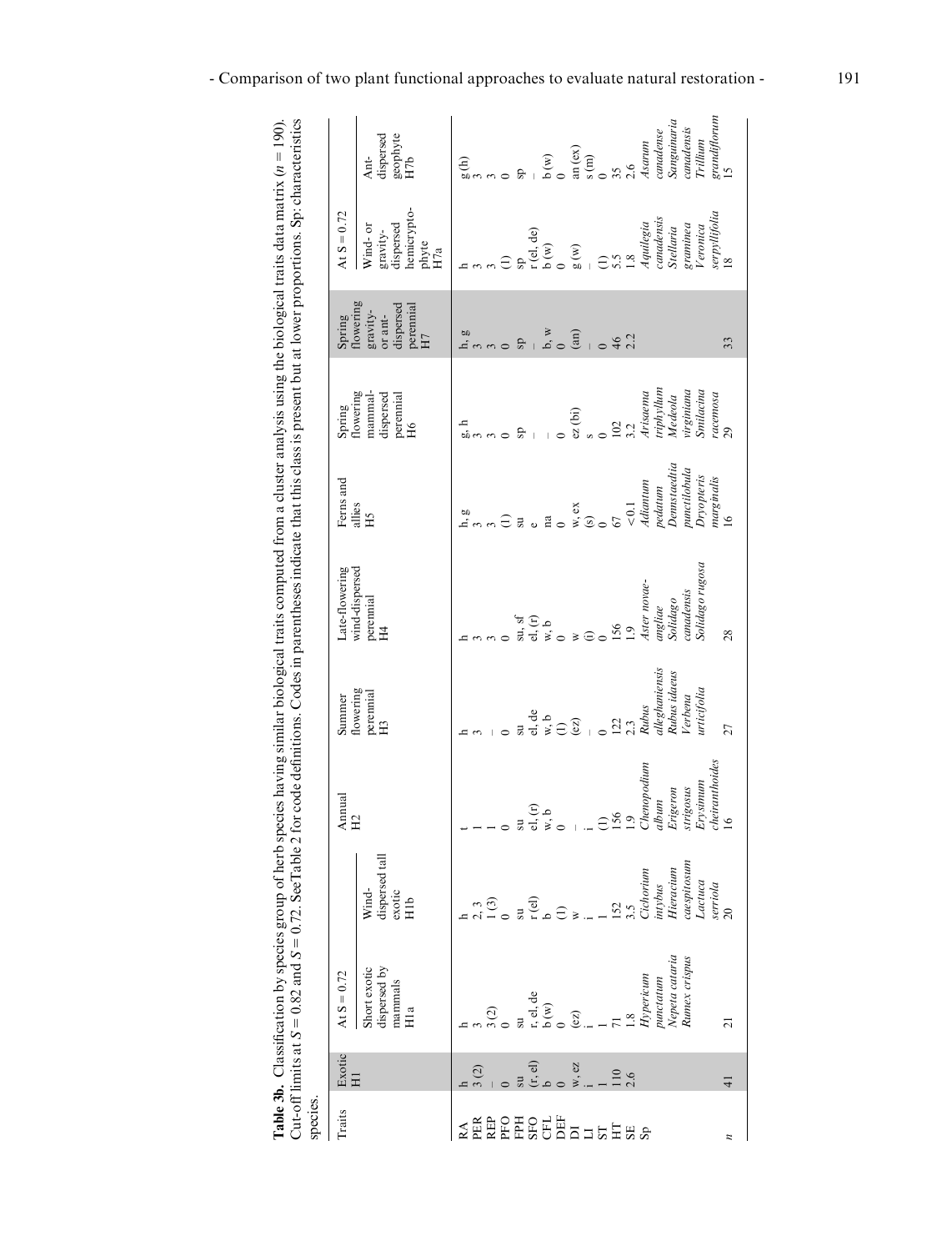#### Responses of emergent groups to stand stages

Except for the summer flowering perennials (H3) and the spring flowering short perennials (H7), all EG varied significantly in their proportions among stand stages (Table 4). Exotics (H1), annuals (H2) and spring flowering mammal-dispersed perennials (H6) had decreasing relative occurrence from active pasture to mature forest. Ferns (H5) and tall phanerophytes (W1, W2) increased in occurrence with stand stage. Late flowering winddispersed perennials (H4) had their highest relative occurrence in the two shrub stages, while short, bird-dispersed multi-stemmed phanerophytes (W3) and summer flowering, bird-dispersed phanerophytes (W4) had their highest occurrences in the tall shrub and young tree stages.

In the nine-group classification of the herbaceous subset (Table 3b), the two exotic subgroups, H1a and H1b, showed similar trends across the chronosequence, with decreasing relative occurrence from active pastures to mature forests (Table 4). In contrast, the two spring flowering subgroups, H7a and H7b, had a different response to stand stages. Relative occurrence of the wind- or gravity-dispersed subgroup H7a decreased significantly among stand stages, while the relative occurrence of the antdispersed subgroup H7b increased significantly (Table 4).

Table 4. Mean relative occurrences of emergent groups among stand stages. PA: active pasture; LS: low shrub; TS: tall shrub; YT: young tree; MA: mature forest.  ${}^{*}P \leq 0.05;$   ${}^{*}{}^{*}P \leq 0.01;$   ${}^{*}{}^{*}P \leq 0.001;$   $-P>0.05.$  For each emergent group (row), a different letter indicates a significant difference at  $P < 0.05$  (one-way ANOVA followed by Tukey tests). Detailed descriptions of the groups are given in Table 3.

| ЕG               | $\boldsymbol{P}$ | Stand stage      |                   |                  |                   |                   |
|------------------|------------------|------------------|-------------------|------------------|-------------------|-------------------|
|                  |                  | PA               | LS                | TS               |                   | МA                |
| H1               | ***              | 40.2a            | 32.7 <sub>b</sub> | 11.5c            | 4.8d              | 1.8d              |
| H <sub>1</sub> a | ***              | 30.7a            | 25.1 <sub>b</sub> | 8.8c             | 3.6d              | 1.1d              |
| H1b              | ***              | 9.5a             | 7.6b              | 2.7c             | 1.2d              | 0.7d              |
| H <sub>2</sub>   | ***              | 10.6a            | 2.6 <sub>b</sub>  | 1.0c             | 0.3c              | 0.3c              |
| H <sub>3</sub>   |                  | 3.9              | 6.8               | 7.5              | 6.9               | 5.0               |
| H4               | ***              | 6.9d             | 18.4b             | 20.2a            | 12.8c             | 3.5e              |
| H <sub>5</sub>   | **               | 0.0 <sub>b</sub> | 0.0 <sub>b</sub>  | 0.1 <sub>b</sub> | 5.0a              | 0.5 <sub>b</sub>  |
| H <sub>6</sub>   | ***              | 22.3a            | 17.2 <sub>b</sub> | 14.4c            | 9.7d              | 6.1e              |
| H7               | ۰                | 14.6             | 8.6               | 11.8             | 7.2               | 14.7              |
| H7a              | ***              | 14.3a            | 7.6b              | 7.0 <sub>b</sub> | 2.8c              | 2.0c              |
| H7b              | ***              | 0.3c             | 1.0c              | 4.8b             | 4.4b              | 12.7a             |
| W1               | ***              | 0.0c             | 0.9 <sub>b</sub>  | 1.3 <sub>b</sub> | 4.1a              | 4.8a              |
| W <sub>2</sub>   | ***              | 0.2d             | 1.3d              | 6.4c             | 20.8 <sub>b</sub> | 50.5a             |
| W3               | ***              | 1.1d             | 9.4c              | 21.0a            | 22.3a             | 11.1 <sub>b</sub> |
| W4               | ***              | 0.1d             | 2.0c              | 4.6b             | 6.0a              | 1.7c              |

## Directly relating species ecological traits to stand stages

Based on the fourth-corner analysis, the relationship between stand stages and species ecological traits was significant for most traits (Table 5). Seed size and plant height significantly increased along the chronosequence. A clear shift along the chronosequence was also observed for light requirement,

Table 5. Synthesis of the results of the fourth-corner analysis, in which successional stages are related to species traits (see Supporting Information, Table S2 for details). For significant relationships at the 5% significance level after Holm correction, the sign indicates if the statistic is above  $(+)$  or below  $(-)$  the expected value (mean of the permutation results). Blank: non-significant relationship.  $PA = active$  pasture;  $LS = low$  shrub;  $TS = tall$  shrub;  $YT = young tree$ ;  $MA = mature forest$ .

| Traits                 | Code       |                | PA                       | LS                       | <b>TS</b>                | YT                       | MA                       |
|------------------------|------------|----------------|--------------------------|--------------------------|--------------------------|--------------------------|--------------------------|
| Raunkiaer life         | RA         | mg             | $\overline{\phantom{0}}$ | $\overline{\phantom{0}}$ | $^{+}$                   | $^{+}$                   |                          |
| form                   |            | mc             |                          |                          | $^{+}$                   | $^{+}$                   |                          |
|                        |            | ch             |                          |                          | $^{+}$                   |                          |                          |
|                        |            | h              |                          | $^{+}$                   | $+$                      |                          |                          |
|                        |            | g              |                          |                          | $\overline{\phantom{0}}$ | $^{+}$                   | $+$                      |
|                        |            | t              | $^{+}$                   |                          |                          |                          |                          |
| Life cycle             | <b>PER</b> | 1              | $+$                      |                          |                          |                          |                          |
|                        |            | $\overline{c}$ |                          | $^{+}$                   |                          |                          |                          |
|                        |            | $\overline{3}$ |                          | $\ddot{}$                | $\ddot{}$                | $^{+}$                   |                          |
| Means of               | <b>REP</b> | se             |                          | $+$                      |                          |                          |                          |
| reproduction           |            | ms             |                          |                          | $^{+}$<br>$+$            | $^{+}$<br>$+$            |                          |
|                        | PFO        | ve<br>1        |                          | $^{+}$                   |                          |                          |                          |
| Foliage<br>persistence |            |                |                          |                          |                          |                          |                          |
| Foliage structure      | <b>SFO</b> | ms             |                          |                          | $^{+}$                   | $^{+}$                   |                          |
|                        |            | mu             |                          |                          | $+$                      | $\ddot{}$                |                          |
|                        |            | r              |                          | $^{+}$                   |                          |                          |                          |
|                        |            | g              |                          |                          |                          |                          |                          |
|                        |            | e              |                          |                          |                          | $^{+}$                   |                          |
|                        |            | el             |                          | $^{+}$                   | $^{+}$                   |                          |                          |
|                        |            | de             |                          |                          |                          |                          |                          |
|                        |            | um             |                          |                          |                          |                          | $+$                      |
|                        |            | vi             |                          |                          | $^{+}$                   | $^+$                     |                          |
|                        |            | nl             |                          |                          |                          | $+$                      |                          |
| Physical defences      | DEF        | 1              |                          |                          |                          |                          |                          |
| Flowering              | <b>FPH</b> | sp             |                          |                          | $^{+}$                   | $^{+}$                   |                          |
| phenology              |            | su             |                          | $^{+}$<br>$+$            | $\ddot{}$                |                          |                          |
| Colour of flower       | <b>CFL</b> | sf             |                          |                          | $\ddot{}$<br>$+$         |                          |                          |
|                        |            | W              |                          |                          | $\ddot{}$                | $^{+}$<br>$^{+}$         |                          |
|                        |            | g<br>b         | $\overline{\phantom{0}}$ | $^{+}$                   | $^{+}$                   |                          |                          |
|                        |            | na             |                          |                          |                          | $^{+}$                   |                          |
| Seed dispersal         | DI         | ez             |                          |                          |                          |                          |                          |
| vector                 |            | hd             | $\hspace{0.1mm} +$       | $^{+}$                   |                          |                          |                          |
|                        |            | bi             |                          |                          | $^{+}$                   | $^{+}$                   |                          |
|                        |            | W              |                          |                          |                          |                          |                          |
|                        |            | an             |                          |                          |                          |                          | $^{+}$                   |
|                        |            | ex             |                          |                          |                          |                          |                          |
| Seed size              | <b>SE</b>  |                |                          |                          |                          |                          | $\hspace{0.1mm} +$       |
| Height                 | HT         |                |                          |                          |                          | $^{+}$                   | $\ddag$                  |
| Light requirement      | LI         | i              |                          | $+$                      | $^+$                     |                          |                          |
|                        |            | m              |                          |                          | $+$                      | $+$                      |                          |
|                        |            | S              |                          |                          |                          | $^{+}$                   | $+$                      |
| Status in Quebec       | <b>ST</b>  | 1              | $^{+}$                   | $+$                      |                          | $\overline{\phantom{0}}$ | $\overline{\phantom{0}}$ |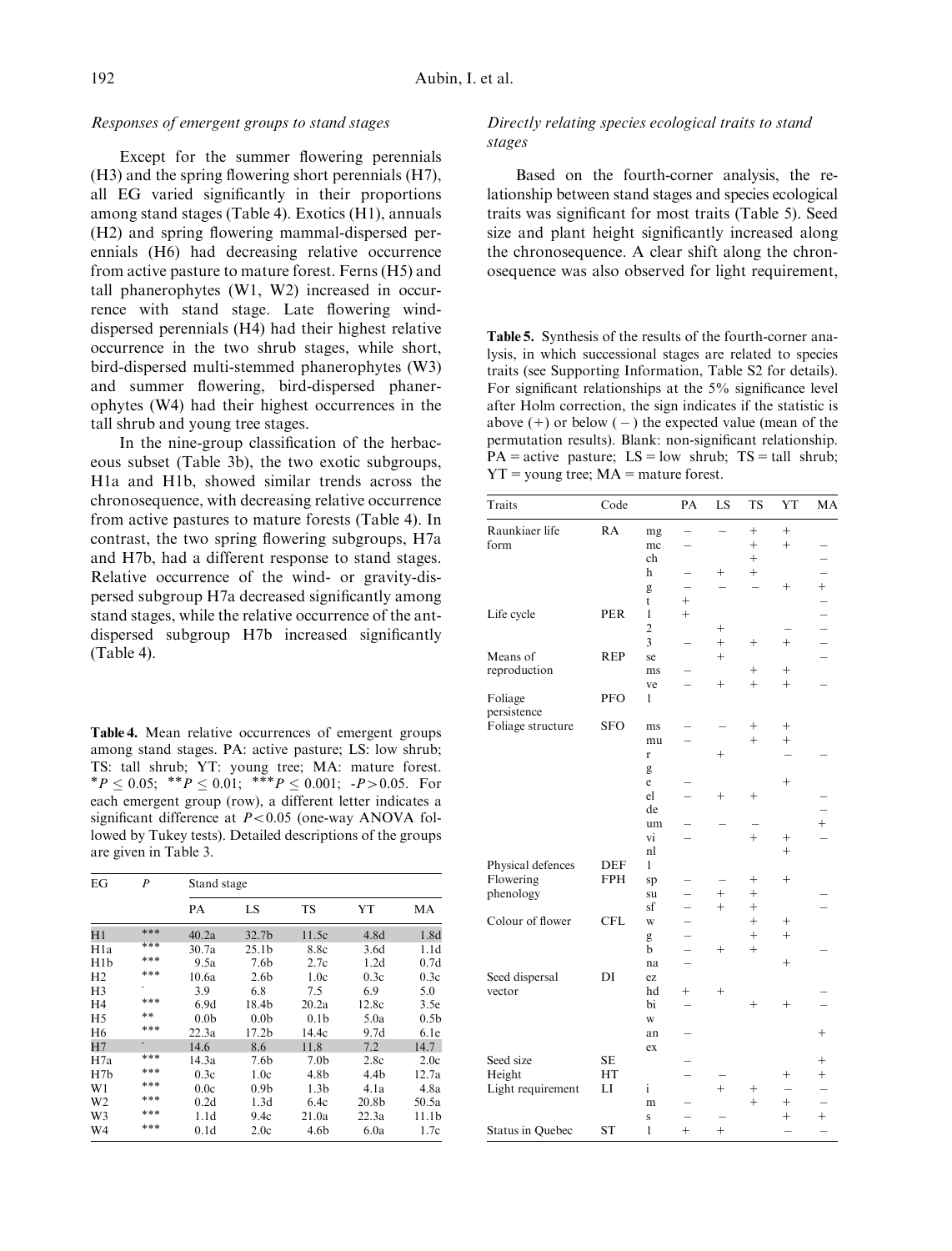life cycle and plant form. The statistically significant ecological profile of species in active pastures was: short exotic herbs, mainly annuals, with by small seeds dispersed by humans (anthropochorous). For the low-shrub stage, a positive correlation was found for short summer or late summer, bright flowering biennial or perennial hemicryptophytes that had a rosette or erect leafy stem shape, were exotic, and were light demanding and mainly anthropochorous. For the tall-shrub stage, a positive correlation was found with perennial mid-tolerant or light-demanding hemicryptophytes, phanerophytes or chamaephytes, with a tree, shrub, vine or erect leafy stem foliage structure. Species in the tall shrub stage were mainly dispersed by birds and could propagate vegetatively. Species in the young tree stage were native mid- or shade-tolerant spring flowering perennials, which were mainly phanerophytes or geophytes with a tree, shrub, vine or erect leaves foliage structure and mainly dispersed by birds. Saprophytes were only found in this last stand stage. Species traits that were associated with the mature forest stage were native, shade-tolerant geophytes with umbel-shaped foliage structure and seeds dispersed by ants.

#### **Discussion**

## Traits associated with the different developmental stages

Clear patterns of trait associations with stand developmental stages emerged from both the emergent group (Table 4) and the direct approach at the trait level (Table 5). Both approaches found that short-lived rosette-shaped species with small seeds were associated with active pastures and low-shrub stages, which corroborates the results of other studies conducted in the Mediterranean biome (e.g. Lavorel et al. 1998). Many of these species were exotics. With the fourth-corner trait-level analysis, shifts in seed size, light requirement and plant form and height were clearly observed along the chronosequence, while these patterns were not obvious in the emergent group classification.

In our study, canopy closure led to a sharp decrease in light availability, a decrease in grasses, and an increase in bare soil and leaf litter substrate (Table 1), conditions that provided some advantage to forest herbs (Collins et al. 1985; Facelli & Pickett 1991). Accordingly, at the trait level we found an increasing proportion of mid-tolerant species in the tall shrub stand stage. This mixture of shrubs and tree saplings increased the structural complexity of the vegetation, thereby creating variability in environmental conditions and favouring floral diversity. In addition, many of these shrubs bore fruits that are attractive to birds (e.g. Crataegus), and therefore may aid in the introduction of forest bird-dispersed species, such as *Smilacina racemosa* and *Actea* spp. Hence, the direct approach found that the large seeds dispersed by birds were positively associated with this stand type, and similar to the woody species dispersed by birds for the emergent group approach.

Analysis at the trait level revealed that traits associated with our sampled second-growth mature maple forests (shade-tolerant geophytes dispersed by ants) were equivalent to those reported for natural unmanaged forests or ancient forests (Froborg & Eriksson 1997; Verheyen et al. 2003). For the emergent group approach, a group with a similar set of traits was clearly associated with mature forest for the nine-group classification, although this was not the case for the seven-group classification. Aubin et al. (2007) compared such secondgrowth forests on abandoned pasturelands with old-growth forests, and found that they possess a similar understorey assemblage, although this was slightly impoverished in spring geophytes and ferns.

## Comparison of indirect and direct trait-based approaches

Our simultaneous use of two different traitbased approaches provided a robust and comprehensive characterization of vegetation responses in the old-field – deciduous forest chronosequence. It also highlights the different objectives of these two approaches. Below we discuss their usefulness, limitations and benefits.

## Indirect functional approach – emergent group analysis

Emergent groups provided an easy method to construct an objective classification of the flora according to its biological traits. Each group was composed of species sharing a similar set of traits that could be associated with a similar life history strategy (Lavorel et al. 1997). The main utility of emergent group classification is to allow independence from taxonomy and to provide a synthetic portrait of the plant communities. This approach was particularly suited for identification of a functionally coherent group of indicator species. However, by themselves, the emergent groups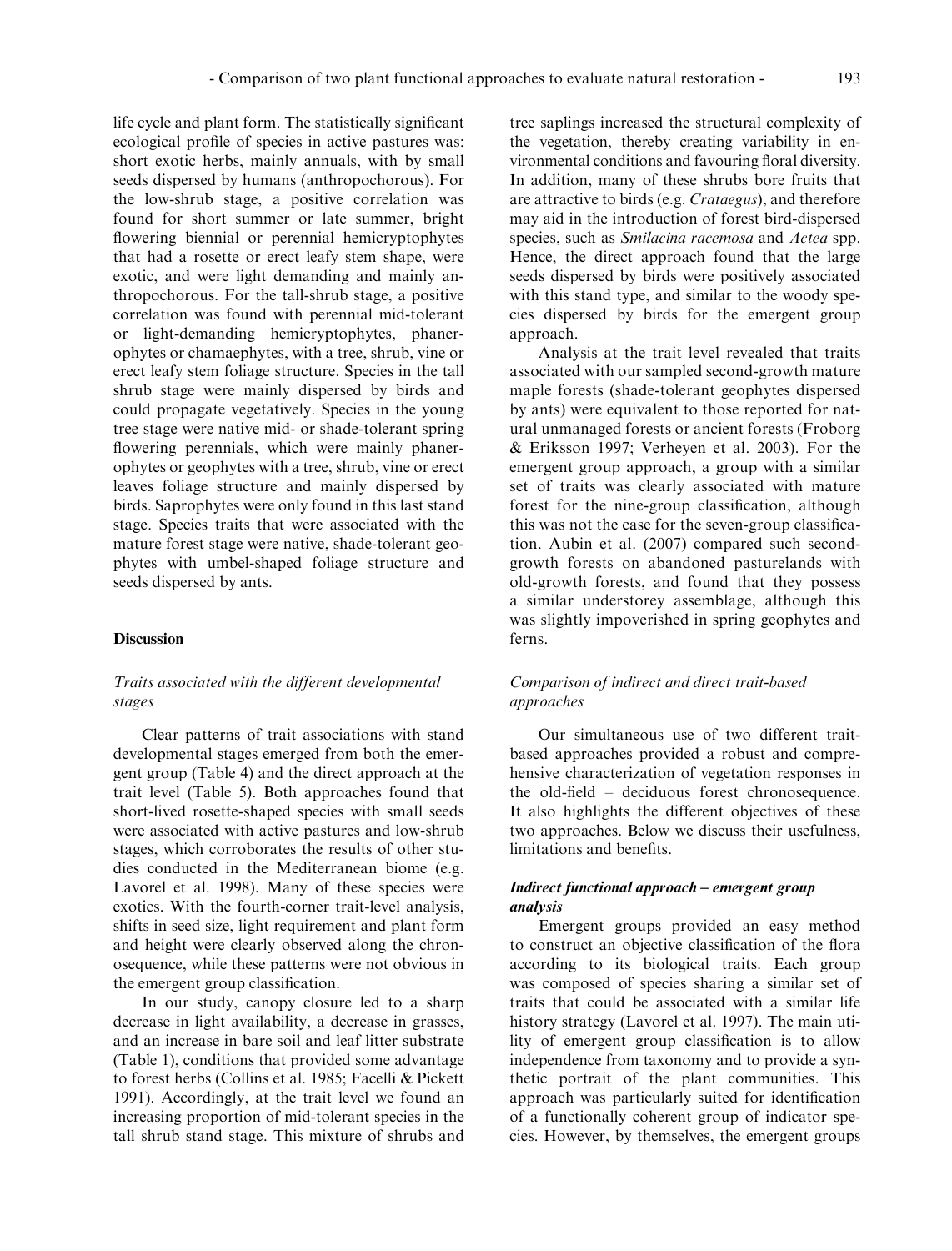were purely descriptive and did not provide information on vegetation processes or ecosystem changes. A second step of analysis was necessary to relate these groups to an environmental gradient.

Although easy to implement, a relevant emergent group classification is not in itself an easy task to accomplish. Choice of a relevant list of traits has remained a major issue for functional classification (Kleyer 1999; Pillar 1999; Weiher et al. 1999). A consensus is emerging on a standardized worldwide shortlist of traits, which are closely related to vegetation responses to major environmental gradients (Cornelissen et al. 2003). In our study, a lack of knowledge regarding the biological traits of many forest herbs greatly reduced the significance of the identified pattern. Until now, a large majority of trait-based studies around the world have used ''soft traits'' (i.e. easily measured; e.g. dispersal mode and seed mass) as surrogates for "hard traits" (sensu Hodgson et al. 1999;e.g. dispersal distance). Analysis based on hard traits would be more closely related to ecosystem properties, but these traits are still inaccessible for most species (Cornelissen et al. 2003).

A major criticism of functional classifications related to the above question is the correlation among traits (Kleyer 1999; Lavorel et al. 1999). For the emergent group approach, correlation among traits may influence group determination. As Kleyer (1999) suggested, traits that are important for ecosystem functions may not have sufficient weight in cluster analysis. The more complex relationships between emergent groups and ecosystem processes (Kleyer 1999), or phylogeny (Chazdon et al. 2003), are further problems that have been encountered in developing emergent group classifications, and may further complicate their ecological interpretation.

Emergent groups may be too general and thus hide trait-level differences. In our study, fourthcorner analysis showed a shift in seed size, light requirement, plant form and height along the chronosequence, which was not easily revealed by emergent group classification. Additionally, the contrasting results obtained with a seven- or ninegroup classification of the herbaceous subset illustrated how critical the number of groups is for emergent group classification (Table 3b). Choosing seven groups, rather than nine, would have hidden the response of a well-known and sensitive group – the spring flowering ant-dispersed geophytes (H7b); otherwise, this group would have been merged with the spring flowering, wind- or gravity-dispersed hemicryptophytes (H7a). Although possessing similar traits, these two closely related groups of short stature, spring flowering, short-dispersal perennials responded in vastly different ways to succession (Table 4). The latter group (H7a) contains both open-field exotics (e.g. Veronica serpyllifolia) and native forest herbs (e.g. Coptis groenlandica), but the ant-dispersed former group (H7b) is composed of herbs that Dansereau (1943) described as characteristic of maple forests, including Asarum canadense and species within the genus Viola. One could argue that the number of groups might only have a small impact on the results if we assume that closely related groups, in sharing similar traits, share a similar response to an environmental gradient. However, such an assumption must be regarded with caution, as it did not apply in our study.

Although arbitrary, visual screening of the cluster diagram has remained the most common method to delineate the final partitioning. Statistical methods such as the efficiency criteria of Legendre & Legendre (1998) exist but are rarely used. The final number of groups in emergent group classification must be based on sound botanical knowledge. While the number should be small enough to provide a synthesis of the information, ecologically relevant information may be lost if the classification is too coarse.

## Direct functional approach at the trait level – fourth-corner analysis

The new direct functional approach directly related plant traits to environmental variables in a one-step analysis. By allowing simultaneous analysis of three matrices, direct functional analysis can offer new possibilities for plant community studies. To our knowledge, three such methods have been independently developed: RLQ analysis (Doledec et al. 1996), double CCA (Lavorel et al. 1998) and fourth-corner analysis (Legendre et al. 1997). Direct functional analysis is a recent development and not widely known among ecologists. The first two methods are quite complex to use and, in its original form (Legendre et al. 1997), the fourth-corner method could only deal with presence-absence data in the species data matrix. This problem has been solved in the new version of the method and program proposed by Dray & Legendre (2008). The fourth-corner method has the distinction of producing statistical tests for the significance of links between all combinations of species traits and environmental variables in a correlation-type analysis. The higher the statistical significance (smaller Pvalue), the stronger the link between species trait and environmental variable. An exhaustive and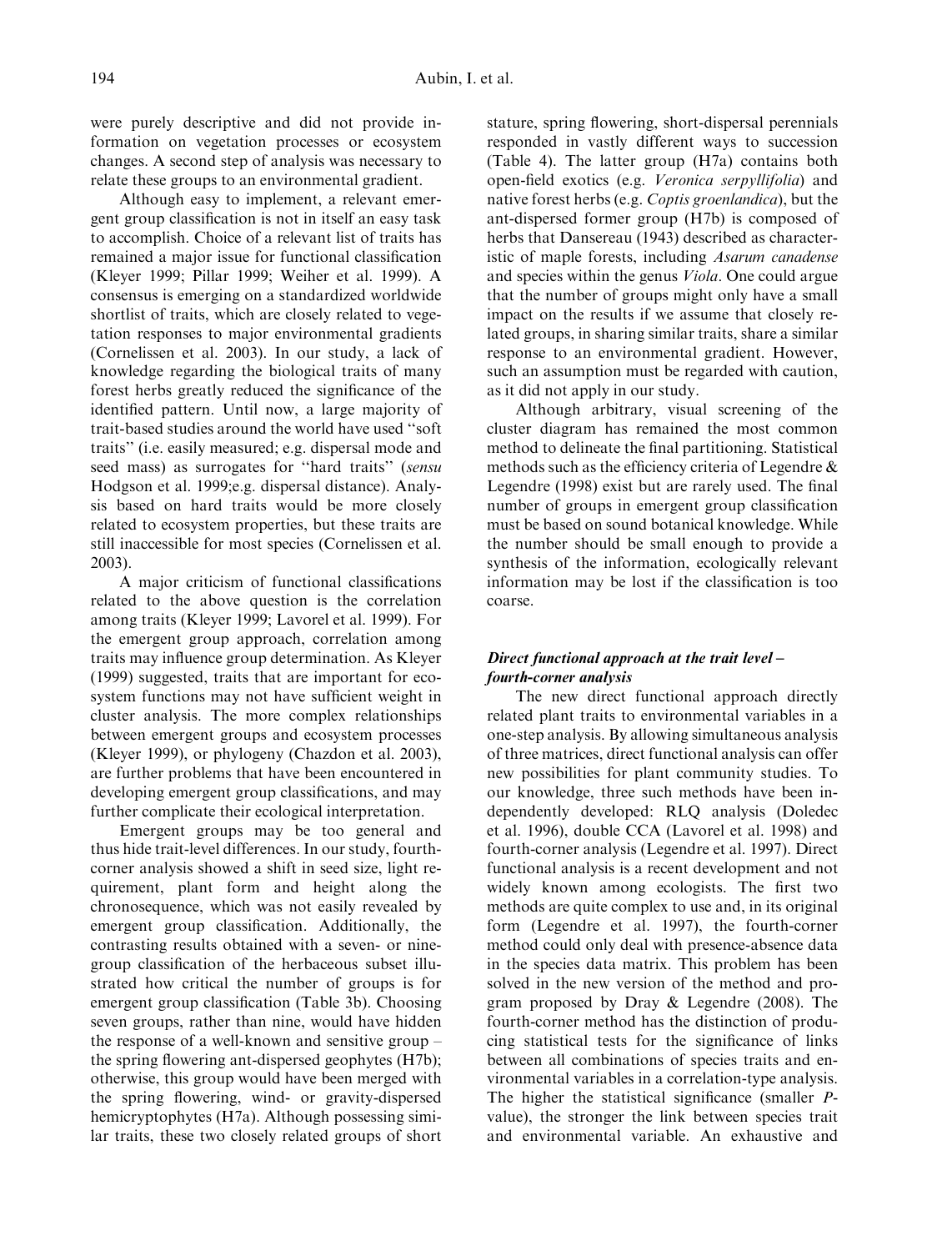precise analysis of the relationship between a species trait and an environmental variable can thus be obtained, helping ecologists to identify the relative importance of specific traits.

However, at this time, fourth-corner analysis does not provide the possibility of developing groups of species (which would be response groups sensu Lavorel et al. 1997). This analysis also has to consider the question of trait selection. In fourthcorner analysis, a correlation among traits may also lead to misinterpretation. For example, if two species traits are strongly correlated, and one is related to a specific environmental variable, these two traits will be assessed as strongly correlated to that environment variable in fourth-corner analysis. This has the effect of greatly inflating the value of the general statistic (sum of all  $S_{RLQ}s$ ) and could lead to higher Type-I error in some permutation models (i.e. models where the link between L and Q is broken when L is permuted). This has not been thoroughly studied; therefore further work needs to be done to assess the outcome in such a situation. The solution to this problem is to carry out a correlation analysis of the species traits and eliminate redundant traits prior to the fourth-corner analysis.

The new fourth-corner analysis needs to be tested and utilized with a wider variety of situations and data to improve its usefulness and efficiency. It still has many unexplored applications for major questions in community ecology, and for studies at the landscape or biome scale. It provides a mechanistic understanding of how traits vary along relevant environmental gradients. It is also a simple and efficient starting point to establish general rules, and pinpoint key functional traits, based on their links to environmental characteristics. Such traits should have stronger predictive power when used in models. The fourth-corner analysis, for instance, could be use as a starting point for prioritizing factors (traits or environmental variables) prior to analyses in a different emerging quantitative trait-based framework (e.g. McGill et al. 2006; Shipley et al. 2006; Ackerly & Cornwell 2007).

With development of knowledge in both the field of biometry and in species autecology, we believe that trait-based approaches will have increased utility in answering key questions in community ecology, such as the fundamental niche (McGill et al. 2006), and at larger scales, such as vegetation responses to global change (Lavorel et al. 2007). Work is required to make these methods more accessible to ecologists, and further research is needed to develop an ideal clustering procedure.

## To what extent do forest herbs recover in former pastures?

The shift in trait dominance observed along the successional stages indicated convergence of the developing understorey community toward that of a natural forest, suggesting a strong potential for natural recovery. However, forest herb species showed a variable capacity for recovery. Our results (and particularly those at the trait level) showed the effectiveness of animal or bird dispersal for early recovery. Indeed, forest herbs with seeds dispersed by mammal ingestion (e.g. Smilacina racemosa) or by adhesion to animal fur (e.g. Circea lutetiana) were found relatively frequently in the young stand stages. Surprisingly, some spring flowering herbs with short-distance dispersal, such as *Erythronium* americanum, Trillium grandiflorum and Sanguinaria canadensis, were found to possess good recovery ability (see Supporting Information, Table S1). These species, usually adapted for ant dispersal, could have been dispersed by other mechanisms, such as occasional long-distance events or animal ingestion (Cain et al. 1998; Vellend et al. 2003). Another explanation is that hedgerows and shrub thickets could have provided shelter for these longlived perennials (Corbit et al. 1999). Secondary forests, such as these abandoned pastures, may take a long time to fully recover. In fact, this recovery is likely to be still ongoing in 100-year-old mature forest stands of old pasture origin. Some rare herbs with poor colonization ability or with specific environmental requirements may never reestablish. However, some high-conservation value species do colonize these stands, via relict populations, occasional events or animal dispersal. These forests are thus viable habitats for native forest flora, and possibly for other ecosystem components that are closely associated with the understorey vegetation (e.g. fungi, insects and herbivores).

## **Conclusions**

Ecologists generally use emergent groups when referring to a trait-based approach. However, such studies are most often searching for vegetation responses to an environmental gradient. In this sense, the new functional approaches that directly relate plant traits to environmental variables are far more accurate. Nevertheless, the direct approaches may have to be complemented by a search for appropriate plant functional groups. The simplicity of the statistical procedure and the possibility of classify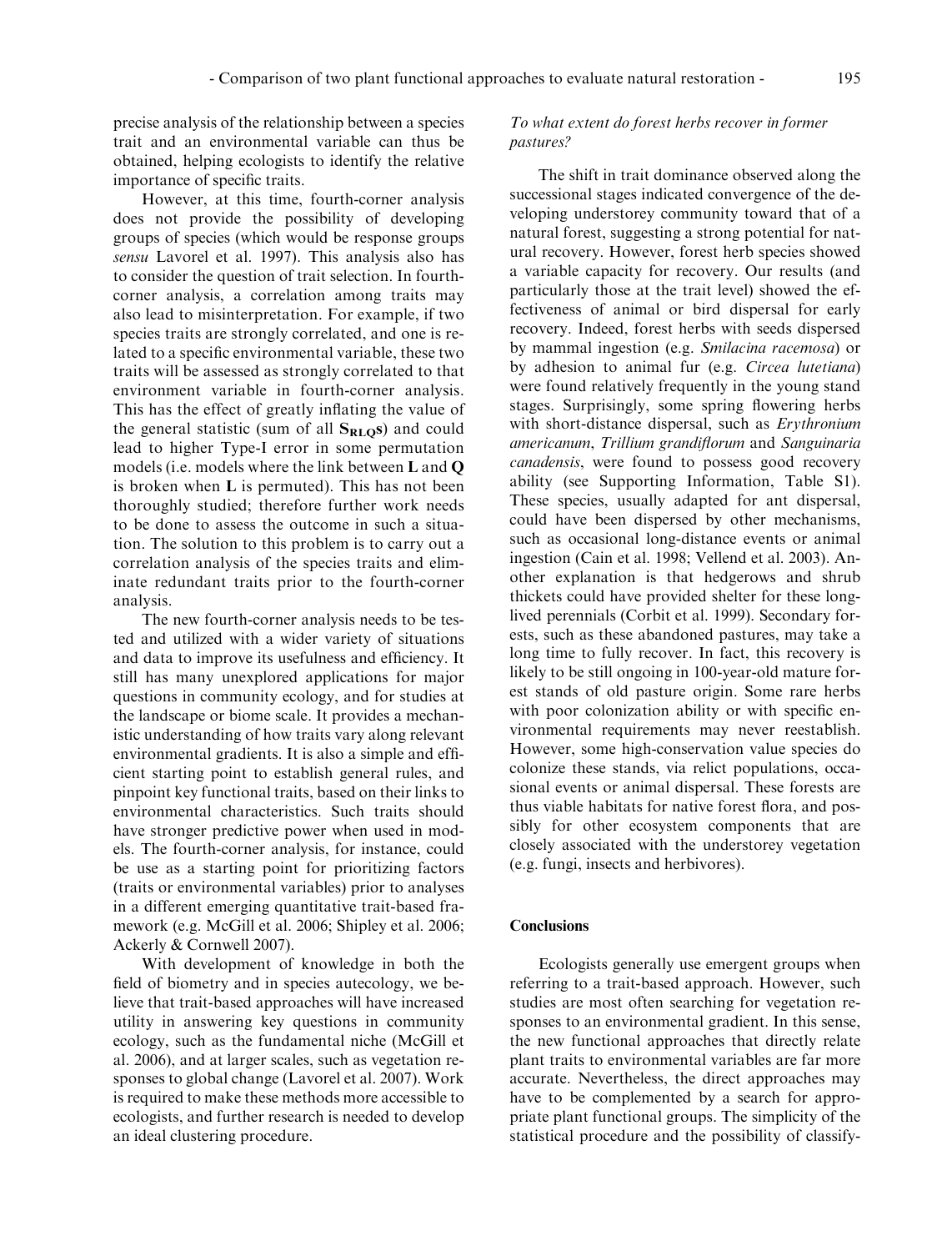ing species into groups could explain the popularity of the emergent group approach. Although some imprecision has been noted, our results have shown the effectiveness of the emergent group approach to synthesize species diversity into diversity of functions (Lavorel et al. 1997). To ensure the robustness of trait-based analysis, we believe that a combination of the two approaches is best for exploring species responses to an environmental gradient.

In our study, the trait-based approaches clearly illustrated the potential for abandoned pastures in the northern hardwood biome to develop a functional understorey. With the importance of loss of forest habitat, which has occurred in the deciduous temperate biome, conservation strategies in this region need to include the potential for these lands to recover naturally.

Acknowledgements. We thank J. Villeneuve for excellent work during all phases of this project. Thanks also to A. Lafrance, O. Ménard and B. Marton for their invaluable field assistance, and special thanks to S. Dray for statistical advice. We gratefully acknowledge the owners of the sampled stands. Thanks to B. Hamel, R. Drever and W. Parson who reviewed an early version of this manuscript. Financial support was provided by the Natural Sciences and Engineering Research Council of Canada (NSERC), Fonds québécois de la recherche sur la nature et les technologies (FQRNT), Fondation Desjardins, Fondation Marie-Victorin and Fonds des bourses en sciences biologiques of Université de Montréal for scholarships to I. Aubin, and NSERC discovery grants to A. Bouchard, C. Messier and P. Legendre.

#### References

- Anon. (Addinsoft) 2006. XLStat-Pro version 2006.06. Addinsoft USA, New York, NY, US.
- Ackerly, D.D. & Cornwell, W.K. 2007. A trait-based approach to community assembly: partitioning of species trait values into within- and amongcommunity components. Ecology Letters 10: 135–145.
- Aubin, I., Gachet, S., Messier, C. & Bouchard, A. 2007. How resilient are northern hardwood forests to human disturbance? An evaluation using a plant functional group approach. Ecoscience 14: 259–271.
- Aubin, I., Messier, C. & Bouchard, A. 2008. Can plantations develop understory biological and physical attributes of naturally regenerated forests? Biological Conservation 141: 2461–2476.
- Barbaro, L., Corcket, E., Dutoit, T. & Peltier, J.-P. 2000. Réponses fonctionnelles des communautés de pelouses calcicoles aux facteurs agro-écologiques dans les Préalpes françaises. Canadian Journal of Botany 78: 1010–1020.
- Benjamin, K., Domon, G. & Bouchard, A. 2005. Vegetation composition and succession of abandoned farmland: effects of ecological, historical and spatial factors. Landscape Ecology 20: 627–647.
- Bouchard, A. & Brisson, J. 1996. Domaine de l'érablière à caryer cordiforme. In: Bérard, J. (ed.) Manuel de foresterie. pp. 160–170. Presses de l'Université Laval, Sainte-Foy, QC, CA.
- Bouchard, A. & Domon, G. 1997. The transformation of the natural landscapes of the Haut-Saint-Laurent (Que´bec) and their implications on future resource management. Landscape and Urban Planning 37: 99–107.
- Brisson, J., Bergeron, Y. & Bouchard, A. 1988. Les successions secondaires sur sites mésiques dans le Haut-Saint-Laurent, Québec, Canada. Canadian Journal of Botany 66: 1192–1203.
- Cain, M.L., Damman, H. & Muir, A. 1998. Seed dispersal and the Holocene migration of woodland herbs. Ecological Monographs 68: 325–347.
- Carignan, V. 2005. Détermination de la valeur écologique des forêts du sud-ouest du Québec pour l'avifaune sensible  $\dot{a}$  la fragmentation. Ph.D. thesis, Université du Québec à Montréal, Montréal, QC, CA.
- Casgrain, P. & Legendre, P. 2005. The R Package for multivariate and spatial analysis, Version 4.0 (development release  $10$ ) – User's manual. Département de sciences biologiques, Université de Montréal. http:// www.bio.umontreal.ca/legendre/.
- Chazdon, R.L., Careaga, S., Webb, C. & Vargas, O. 2003. Community and phylogenetic structure of reproductive traits of woody species in wet tropical forests. Ecological Monographs 73: 331–348.
- Collins, B.S., Dunne, K.P. & Pickett, S.T.A. 1985. Responses of forest herbs to canopy gaps. In: Pickett, S.T.A. & White, P.S. (eds.) The ecology of natural disturbance and patch dynamics. pp. 217–234. Academic Press, Orlando, FL, US.
- Corbit, M., Marks, P.L. & Gardescu, S. 1999. Hedgerows as habitat corridors for forest herbs in Central New York, USA. Journal of Ecology 87: 220–232.
- Cornelissen, J.H.C., Lavorel, S., Garnier, E., Diaz, S., Buchmann, N., Gurvich, D.E., Reich, P.B., Steege, H.t., Morgan, H.D., van der Heijden, M.G.A., Pausas, J.G. & Poorter, H. 2003. A handbook of protocols for standardised and easy measurement of plant functional traits worldwide. Australian Journal of Botany 51: 335–380.
- Dansereau, P. 1943. L'érablière laurentienne. I. Valeur d'indice des espèces. Canadian Journal of Forest Research Section C Botanical Science 21: 66–93.
- Deckers, B., Verheyen, K., Hermy, M. & Muys, B. 2004. Differential environmental response of plant functional types in hedgerow habitats. Basic and Applied Ecology 5: 551–566.
- Delage, M., Soucy-Gonthier, N., Marceau, D., Mezui, L.N., Cogliastro, A. & Bouchard, A. 2005. Détection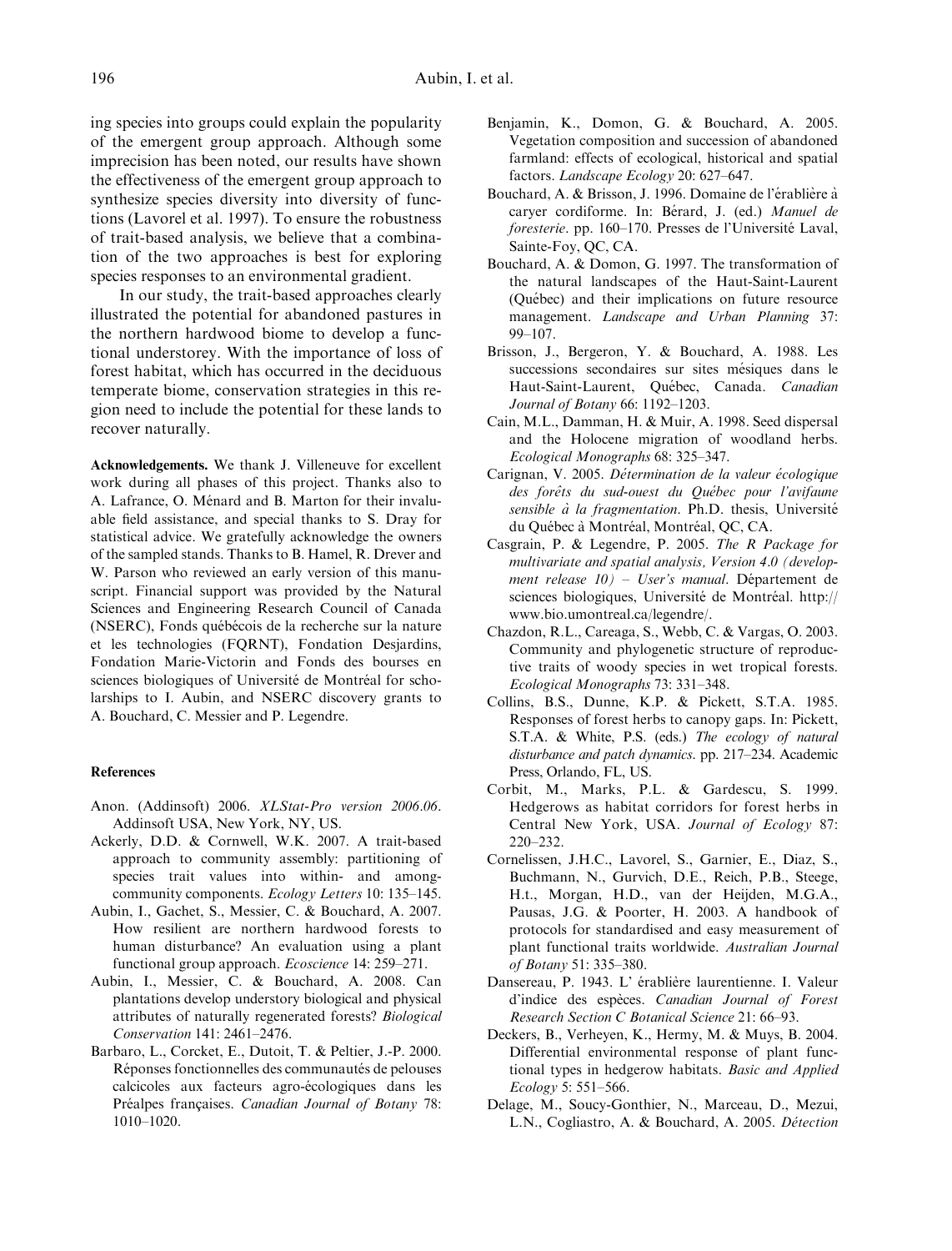et caractérisation des friches pour leur mise en valeur forestière en Montérégie. Institut de recherche en biologie végétale. Laboratoire de géomatique et d'analyse spatiale du département de géographie de l'Université de Montréal et Réseau Ligniculture Québec, Montréal, CA, 55p.

- Doledec, S., Chessel, D., ter Braak, C.J.F. & Champely, S. 1996. Matching species traits to environmental variables: a new three–table ordination method. Environmental and Ecological Statistics 3: 143–166.
- Domon, G. & Bouchard, A. 2007. The landscape history of Godmanchester (Quebec, Canada), two centuries of shifting relationships between anthropic and biophysical factors. Landscape Ecology 22: 1201–1214.
- Dray, S. & Legendre, P. 2008. Testing the species traits to environmental relationships: the fourth-corner problem revisited. Ecology 89: 3400–3412.
- Facelli, J.M. & Pickett, S.T.A. 1991. Plant litter: its dynamics and effects on plant community structure. Botanical Review 57: 1–32.
- Froborg, H. & Eriksson, O. 1997. Local colonization and extinction of field layer plants in a deciduous forest and their dependence upon life history features. Journal of Vegetation Science 8: 395–400.
- Gendron, F., Messier, C. & Comeau, P.G. 1998. Comparison of various methods for estimating the mean growing season percent photosynthetic photon flux density in forest. Agricultural and Forest Meteorology 92: 55–70.
- Gleason, H.A. & Cronquist, A. 1991. Manual of vascular plants of northeastern United States and adjacent Canada. 2nd ed. The New York Botanical Garden, New York, NY, US.
- Gower, J.C. 1971. A general coefficient of similarity and some of its properties. Biometrics 27: 857–871.
- Graae, B.J. & Sunde, P.B. 2000. The impact of forest continuity and management on forest floor vegetation evaluated by species traits. Ecography 23: 720–731.
- Herault, B., Honnay, O. & Thoen, D. 2005. Evaluation of the ecological restoration potential of plant communities in Norway spruce plantations using a life-trait based approach. Journal of Applied Ecology 42: 536–545.
- Hodgson, J.G., Wilson, P.J., Hunt, R., Grime, J.P. & Thompson, K. 1999. Allocating C-S-R plant functional types: a soft approach to a hard problem. Oikos 85: 282–294.
- Holm, S. 1979. A simple sequentially rejective multiple test procedure. Scandinavian Journal of Statistics 6: 65–70.
- Kleyer, M. 1999. Distribution of plant functional types along gradients of disturbance intensity and resource supply in an agricultural landscape. Journal of Vegetation Science 10: 697–708.
- Lavorel, S., McIntyre, S., Landsberg, J. & Forbes, T.D.A. 1997. Plant functional classifications: from general groups to specific groups based on response to disturbance. Trends in Ecology and Evolution 12: 474–478.
- Lavorel, S., Touzard, B., Lebreton, J.-D. & Clément, B. 1998. Identifying functional groups for response to disturbance in an abandoned pasture. Acta Oecologica 19: 227–240.
- Lavorel, S., McIntyre, S. & Grigulis, K. 1999. Plant response to disturbance in a Mediterranean grassland: how many functional groups? Journal of Vegetation Science 10: 661–672.
- Lavorel, S., Diaz, S., Cornelissen, J.H.C., Garnier, E., Harrison, S.P., McIntyre, S., Pausas, J.G., Pérez-Harguindeguy, N., Roumet, C. & Urcelay, C. 2007. Plant functional types: are we getting any closer to the Holy Grail? In: Canadell, J., Pitelka, L.F. & Pataki, D. (eds.) Terrestrial Ecosystems in a changing world. The IGBP series. Springer-Verlag, New York, NY, US.
- Legendre, P. & Legendre, L. 1998. Numerical ecology. 2nd ed. Elsevier, Amsterdam, NL.
- Legendre, P. & Gallagher, E.D. 2001. Ecologically meaningful transformations for ordination of species data. Oecologia 129: 271–280.
- Legendre, P., Galzin, R. & Harmelin-Vivien, M.L. 1997. Relating behavior to habitat: solutions to the fourthcorner problem. Ecology 78: 547–562.
- McGill, B.J., Enquist, B.J., Weiher, E. & Westoby, M. 2006. Rebuilding community ecology from functional traits. Trends in Ecology and Evolution 21: 178–185.
- McIntyre, S., Lavorel, S., Landsberg, J. & Forbes, T.D.A. 1999. Disturbance response in vegetation – towards a global perspective on functional traits. Journal of Vegetation Science 10: 621–630.
- Meilleur, A., Bouchard, A. & Bergeron, Y. 1994. The relation between geomorphology and forest community types of the Haut-Saint-Laurent, Quebec. Vegetatio 111: 173–192.
- Messier, C. & Puttonen, P. 1995. Spatial and temporal variations in the light environment of developing Scots pine stands: the basis for a quick and efficient method of characterizing light. Canadian Journal of Forest Research 25: 343–354.
- Pan, D., Domon, G., de Blois, S. & Bouchard, A. 1999. Temporal (1958-1993) and spatial patterns of land use changes in Haut-Saint-Laurent (Quebec, Canada) and their relation to landscape physical attributes. Landscape Ecology 14: 35–52.
- Peet, R.K. 1992. Community structure and ecosystem function. In: Glenn-Lewin, D.C. & Van Der Maarel, E. (eds.) Plant succession: Theory and prediction. pp. 103–151. Chapman and Hall, London.
- Pillar, V.D. 1999. On the identification of optimal plant functional types. Journal of Vegetation Science 10: 631–640.
- Robitaille, A. & Saucier, J.-P. 1998. Paysages régionaux du Québec méridional. Les Publications du Québec, Québec, CA.
- Rowe, J.S. 1972. Les régions forestières du Canada. In Service des forêts. Environnement Canada, Ottawa, Canada.